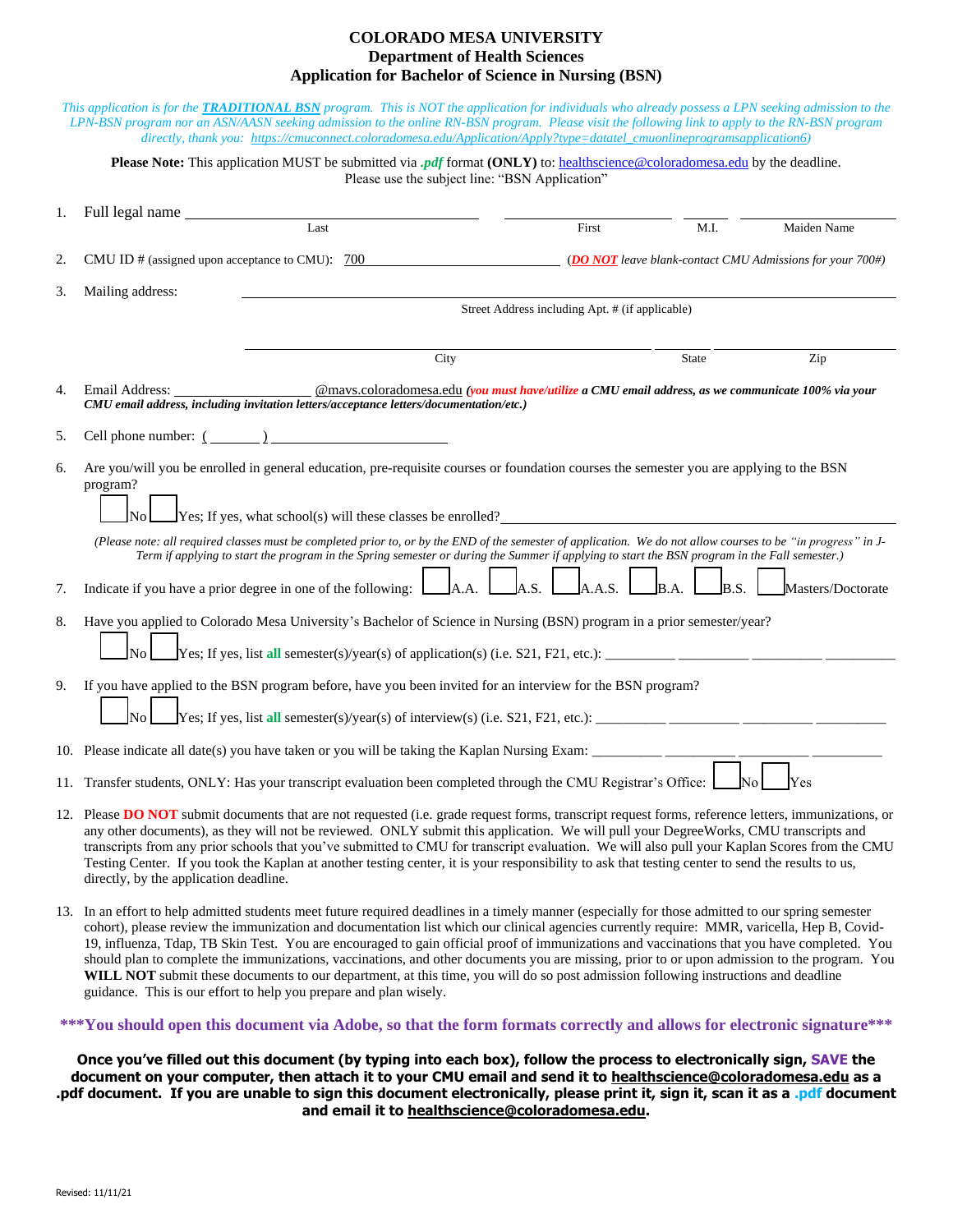## **The following table must be completed in its entirety.**

- ❑ List the course number (i.e. HIST 101) for general education course requirements, such as the History, Fine Arts, Natural Science, KINA. ❑ Fill in your final grade for the courses completed.
	- ❑ If you have been given course credit at Colorado Mesa University for Advanced Placement, please place "**AP**" in the final grade column.
	- ❑ If the course requirement listed has been accepted at Colorado Mesa University from the International Baccalaureate Program, please place "**IB**" in the final grade column.
	- ❑ If you are currently enrolled/in progress in the course, please put "**IP**" in the final grade column. Please note, if you are retaking a course, please indicate your previous grade as well as indicating that the course is In Progress (i.e. C/IP). For grade improvement, you must take the course at the same school where you are wanting to have the grade replaced. You may not replace a CMU grade by taking the course somewhere else and having it transferred into CMU, as the CMU grade will stand.
	- ❑ If you are currently enrolled/in progress in a course at another institution, please put the Course Number & Name of the Course (i.e. BIOL 241/Pathophysiology) and the school's name in the notes section. If you are currently enrolled/in progress in a required course(s) at another institution, please submit a copy of your course registration along with this application. It is your responsibility to confirm that the course(s) you are taking at another institution will transfer to CMU as the course you are listing it under. You can confirm this through your institution's Office of the Registrar or contacting the Transcript Evaluator in the Office of the Registrar at Colorado Mesa University. **Please Note:** The Department of Health Sciences at CMU is not able to confirm this information.
	- ❑ Please indicate the semester you took the course (i.e. S24).
	- ❑ Please indicate if the course was taken at CMU or transferred to CMU by placing a check mark in the corresponding column.
		- ❑ If a course was transferred, please put the Course Number & Name (i.e. BIOL 241/Pathophysiology) as it is listed at the school you completed the course, and the school's name in the notes section.

| <b>Required Courses</b><br>Courses highlighted in RED are pre-requisite or required foundation courses. All courses listed below must be completed by the end of the semester you are appling. |                       |                               |                       |                           |                                                                                                                                                                                                                                |  |  |
|------------------------------------------------------------------------------------------------------------------------------------------------------------------------------------------------|-----------------------|-------------------------------|-----------------------|---------------------------|--------------------------------------------------------------------------------------------------------------------------------------------------------------------------------------------------------------------------------|--|--|
| <b>CMU Course Number</b><br>(i.e. BIOL 241)                                                                                                                                                    | <b>Final</b><br>Grade | <b>Semester</b><br>(i.e. S24) | <b>Taken</b><br>@ CMU | <b>Transfer</b><br>to CMU | <b>Notes</b>                                                                                                                                                                                                                   |  |  |
|                                                                                                                                                                                                |                       |                               |                       |                           |                                                                                                                                                                                                                                |  |  |
| <b>ENGL 111</b>                                                                                                                                                                                |                       |                               |                       |                           |                                                                                                                                                                                                                                |  |  |
| <b>ENGL 112</b>                                                                                                                                                                                |                       |                               |                       |                           |                                                                                                                                                                                                                                |  |  |
|                                                                                                                                                                                                |                       |                               |                       |                           |                                                                                                                                                                                                                                |  |  |
| MATH 113 or higher (i.e. MATH 119,                                                                                                                                                             |                       |                               |                       |                           |                                                                                                                                                                                                                                |  |  |
| MATH 151, etc.)                                                                                                                                                                                |                       |                               |                       |                           |                                                                                                                                                                                                                                |  |  |
| History:                                                                                                                                                                                       |                       |                               |                       |                           |                                                                                                                                                                                                                                |  |  |
| <b>HIST</b>                                                                                                                                                                                    |                       |                               |                       |                           |                                                                                                                                                                                                                                |  |  |
| Humanities:                                                                                                                                                                                    |                       |                               |                       |                           |                                                                                                                                                                                                                                |  |  |
|                                                                                                                                                                                                |                       |                               |                       |                           |                                                                                                                                                                                                                                |  |  |
| <b>PSYC 150</b>                                                                                                                                                                                |                       |                               |                       |                           |                                                                                                                                                                                                                                |  |  |
|                                                                                                                                                                                                |                       |                               |                       |                           |                                                                                                                                                                                                                                |  |  |
| <b>PSYC 233</b>                                                                                                                                                                                |                       |                               |                       |                           |                                                                                                                                                                                                                                |  |  |
|                                                                                                                                                                                                |                       |                               |                       |                           |                                                                                                                                                                                                                                |  |  |
| Fine Arts:                                                                                                                                                                                     |                       |                               |                       |                           |                                                                                                                                                                                                                                |  |  |
|                                                                                                                                                                                                |                       |                               |                       |                           |                                                                                                                                                                                                                                |  |  |
| Natural Science<br><b>BIOL 250 required</b>                                                                                                                                                    |                       |                               |                       |                           |                                                                                                                                                                                                                                |  |  |
| (must have waiver from Health Sciences for<br>any substitution of this requirement; please                                                                                                     |                       |                               |                       |                           |                                                                                                                                                                                                                                |  |  |
| indicate course used for waiver).                                                                                                                                                              |                       |                               |                       |                           |                                                                                                                                                                                                                                |  |  |
| Natural Science Lab                                                                                                                                                                            |                       |                               |                       |                           |                                                                                                                                                                                                                                |  |  |
| <b>BIOL 250L required</b><br>(see above about waiver requirement, please                                                                                                                       |                       |                               |                       |                           |                                                                                                                                                                                                                                |  |  |
| indicate course used for waiver).                                                                                                                                                              |                       |                               |                       |                           |                                                                                                                                                                                                                                |  |  |
| Natural Science:                                                                                                                                                                               |                       |                               |                       |                           | School: The contract of the contract of the contract of the contract of the contract of the contract of the contract of the contract of the contract of the contract of the contract of the contract of the contract of the co |  |  |
|                                                                                                                                                                                                |                       |                               |                       |                           | Course #/Name:                                                                                                                                                                                                                 |  |  |
| (no lab required, but if the course you took<br>had a lab, indicate that below).                                                                                                               |                       |                               |                       |                           |                                                                                                                                                                                                                                |  |  |

Revised: 11/11/21